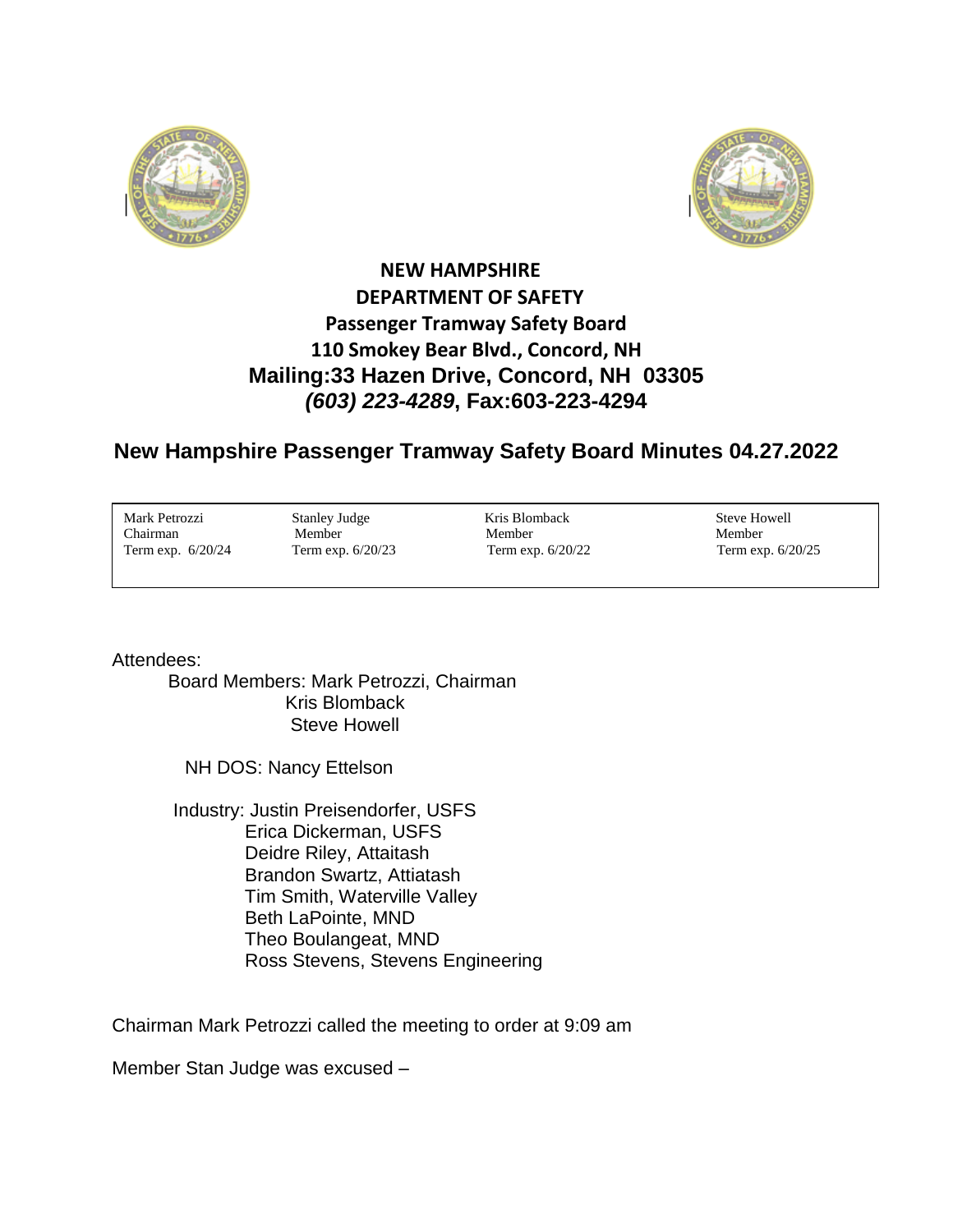Reading and Approval of Minutes: Chairman Petrozzi would like to apologize for missing the last meeting and thanked the board for carrying on with the business of the day. Motion made by Kris Blomback to approve minutes as presented. Second by Steve Howell. Motion passed minutes approved 3-0

## **Old Business:**

- **Loon** : Steve Howell recused himself and presented additional information for the refurbished 7 Brothers detachable chairlift. This lift was the original Kancamagus Quad and was refurbished over the 21-22 winter season
	- $\circ$  Original application for concrete was presented at 3/28/22 meeting and approved.
	- o Further information presented today is inclusive of mechanical drawings
	- o Need loading conveyor drawing to complete application.

Motion made: Kris Blomback makes the motion and Chairman Petrozzi seconds approving the construction of the 7 Brothers detachable quad with the exception of the loading conveyor. Subject to:

- o Updated certificate of design and stamp of Ed DeRosa/Engineer of Dopplemayr.
- o Complete package in PDF format for final approval.
	- o Motion approved 2 (yes)-0- (no) 1 (recusal)
- **Attitash:** Progression Quad: Brandon Swartz and Deidre Riley from Attitash presented additional information.
	- o Presented and updated and more comprehensive package.
		- Final adjustments to the profile -raise 3' on bottom terminal.
		- **Construction is tear down mode right now**
	- o Approved for concrete at 3/28/2022 meeting.
	- o Engineer certificate and application needs to take into account the 3' change to profile 3/14/2022
	- o Motion made by Steve Howell, second by Kris Blomback. Vote 3-0 affirmative.
- **Waterville Valley:** Ross Stevens introduces Theo Boulangeat and Beth LaPointe from MND operations to give an update of the White Peak Express 6 Pack.

Todays requested meeting is to submit a request for exception from ANSI Standards because Bartholet fatigue testing of the grips and carriers does not meet ANSI standards (fatigue cycle testing). The body of the letter is: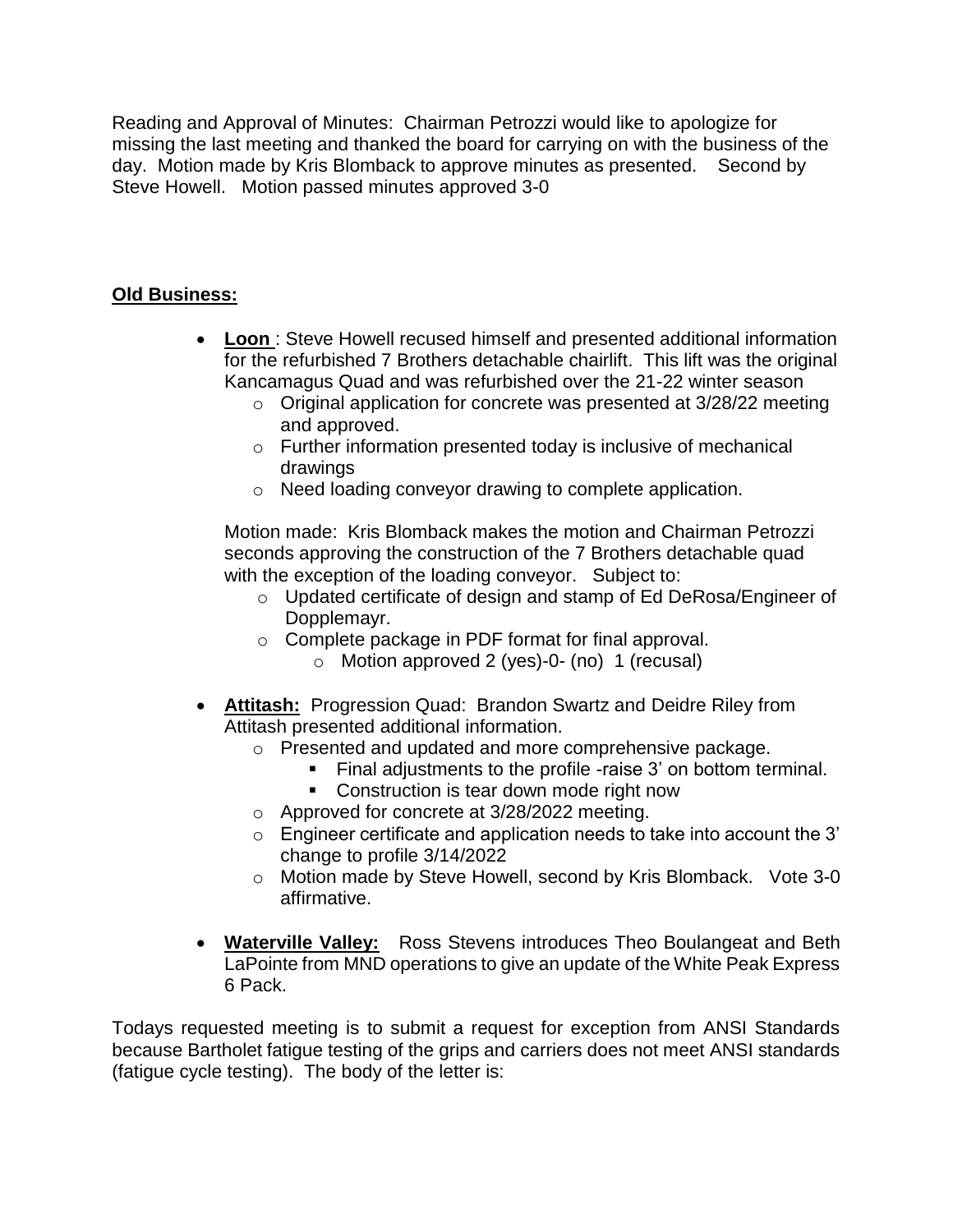*The 2017 ANSI B77.1 Sections 3.1.4.3.2 and 3.1.4.3.3.1. (Method #2). Specifically, regarding ANSI, Table 3-7 Grip fatigue testing, Method #2, Test #3. Ross also finds the Bartholet documentation supports the requested technical verification necessary to request for "exception" ANSI B77.1 – 2017, Sections 3.1.4.5 (Method #2). Specifically, regarding ANSI, Table 3-8 Carrier fatigue testing, Method #2, Test #2. Further support for these "exceptions" are provided with in Ross's cover letter and supporting documents.* 

*Waterville Valley Resort supports Stevens Engineering's findings of the Bartholet's detachable chairlift regarding the ANSI B77 and understands the reasoning behind the request for "Exception". The request will be made to the State Of New Hampshire Tramway Board on April 27th , 2022. As the Authority having Jurisdiction, Waterville Valley Resort will fully support and abide by the board's ruling.* 

*Waterville Valley Resort requests that the White Mountain National Forest also acknowledges and approves the requested "Exceptions" listed in the Stevens Engineering documentation*.

There was discussion that even though it doesn't meet the letter of the ANSI code it meets the spirit of the code. Designed to European standards (EN Standard. 13796-3) the similarities of the testing provisions are rigorous and, in some cases, exceeds ANSI requirements. Ross Stevens furnished a letter stating same. He is comfortable with the tests that were performed on the grip, hanger, and chair and supports the exception.

US Forest Service asked about the grips being opening through the drive terminals.

Theo indicated that the overall cycles are 5,000,000. Simulations substantially conform to ANSI standards. The simulation study has been around 15-20 years. Four components: fatigue test of the seat frame, fatigue test of the chair frame, fatigue test of the vehicle hanger, and pendulum beam.

Variance/exception motion made by Steve Howell for relief from ANSI standards to the grips and carriers. Sections 3.1.4.3.2 and 3.1.4.3.3.1. Second by Kris Blomback. Motion carries 3-0.

## **New Business**:

- Work carriers (rules of thumbs):
	- o New lifts: Will be furnished with a proper work cart and in accordance with provisions of operating standards.
	- o Old lifts: grip at steepest inclination will most likely yield load rating for work carriers. In the short term (this Fall) State of NH will be looking to enforce 2017 standard (load ratings). Carriers will need to meet 2022 standards when adopted. Briggs Lockwood to attend Ski NH meeting (June 7/8 2022) and discuss work carriers' expectations from a lift inspector perspective. This will not be grandfathered.

**Next meeting:** Gunstock – June 1 - 9:00 am

**Meeting adjourned:** 10:54 Motion by Kris Blomback – Second by Steve Howell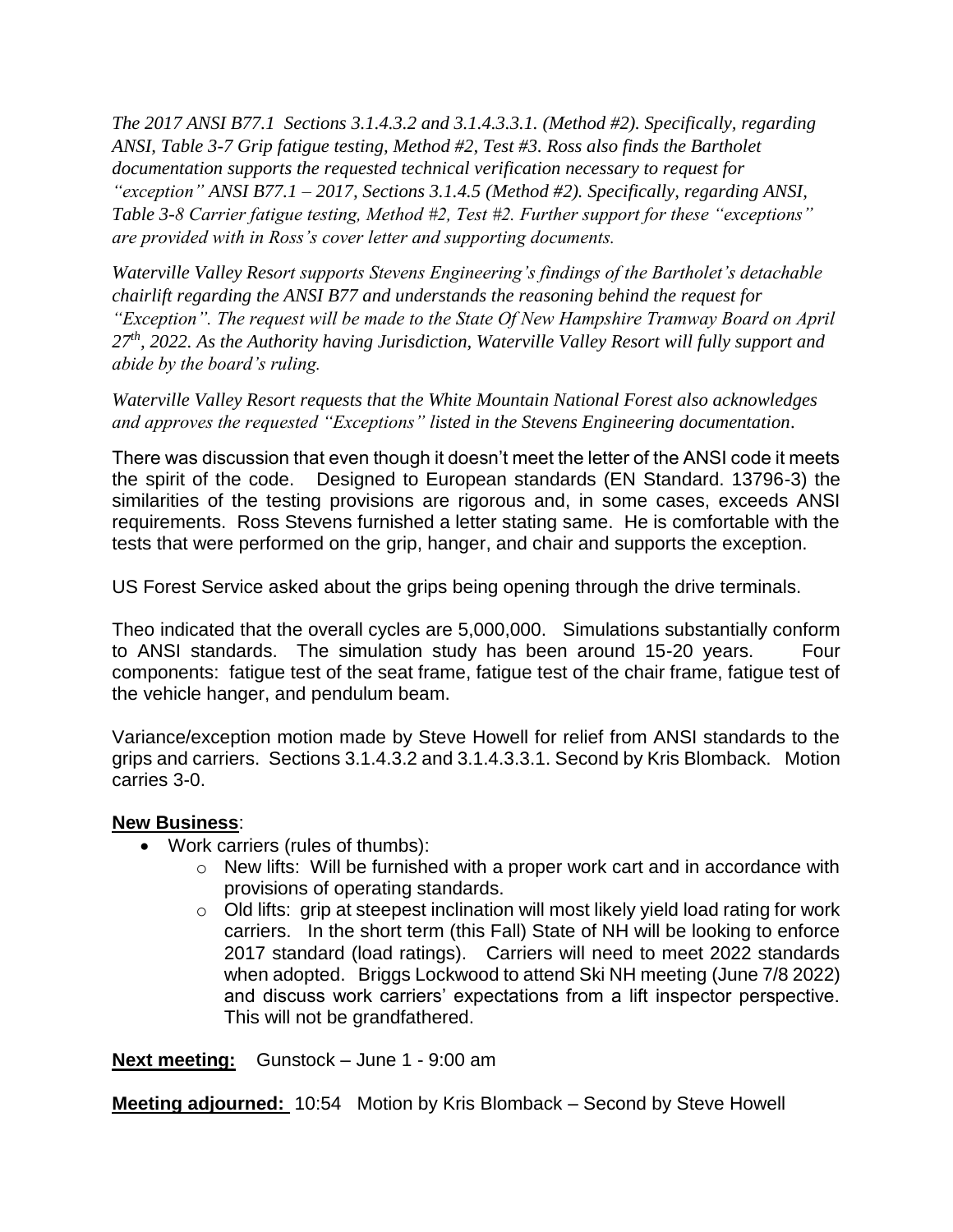Respectfully submitted,

Nancy Ettelson